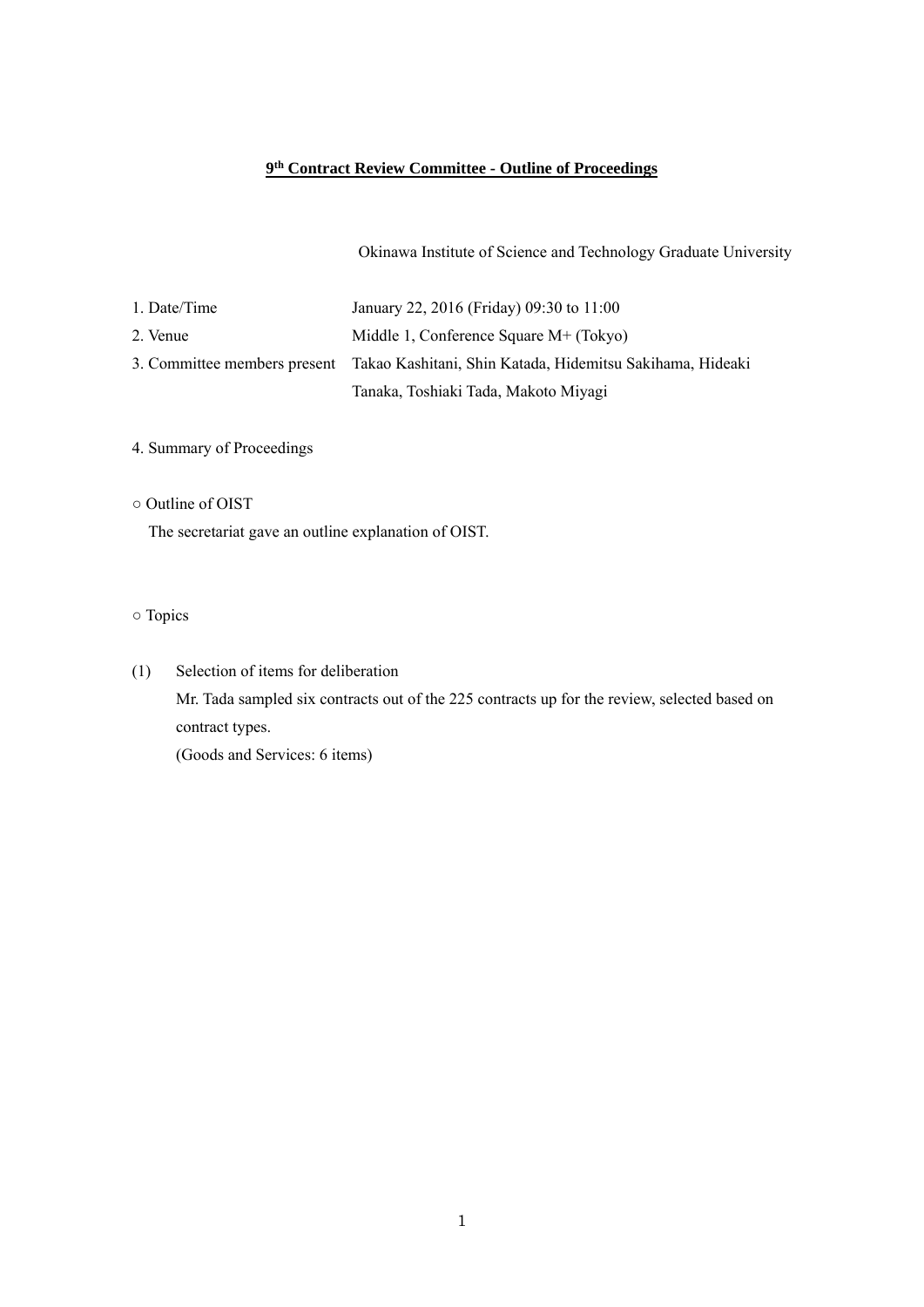### Reasons for selection of items for deliberation

Committee member responsible: Mr. Tada

#### [1] Purchase of LSM 780 Upgrade and Airyscan Upgrade

Although the method used was open competitive bidding and there were two or more participants in the bidding, the winning contract price was 100%. Why was this? Did both companies believe that there were no competitors in the bidding? Or else, even if there were competitors, did they predict that the competitor would bid at the planned price? Or, is there a

No. 39 was the same situation as this, but No. 15 is a larger amount of money at approx. 33.5 million yen, so No. 15 was selected.

#### [2] Environmental Assessment for New Lab of OIST

This was selected because the successful bid rate was the highest out of all the public recruitment type items, which are a slightly special type of ordering. Also, we want to check why the "Joint Venture" (JV) format has been selected, which is also something common to the other public recruitment type items.

### [3] OIST Building 4 Design Service

possibility that there was bid rigging?

This was not only selected because it was the only case using the proposal competition method, but also because there were three companies participating, but the successful bid rate was high at 99.3%.

## [4] Purchase of Circuit Board Plotter

Of the items that were special negotiated contracts, this was selected due to the high value, which is over 30 million yen. It was also selected because the reason for the negotiated contract was that "the partner in the contract is the only party that can supply the equipment concerned" and we want to check the method used to determine this.

### [5] Purchase of Soft Lithography System

This was selected because we want to check the reason why there was a planned price even though it was a negotiated contract and to check the possibility of making the "specifications required by the University" more generalized in order to use competitive bidding.

### [6] Purchase of Laminar Flow Hood with Base Plate and Feet

Of the cases of the comparison of competitive estimates, this one was selected because we want to check the (presumed) reason why the amounts quoted by two businesses were the same. (Did both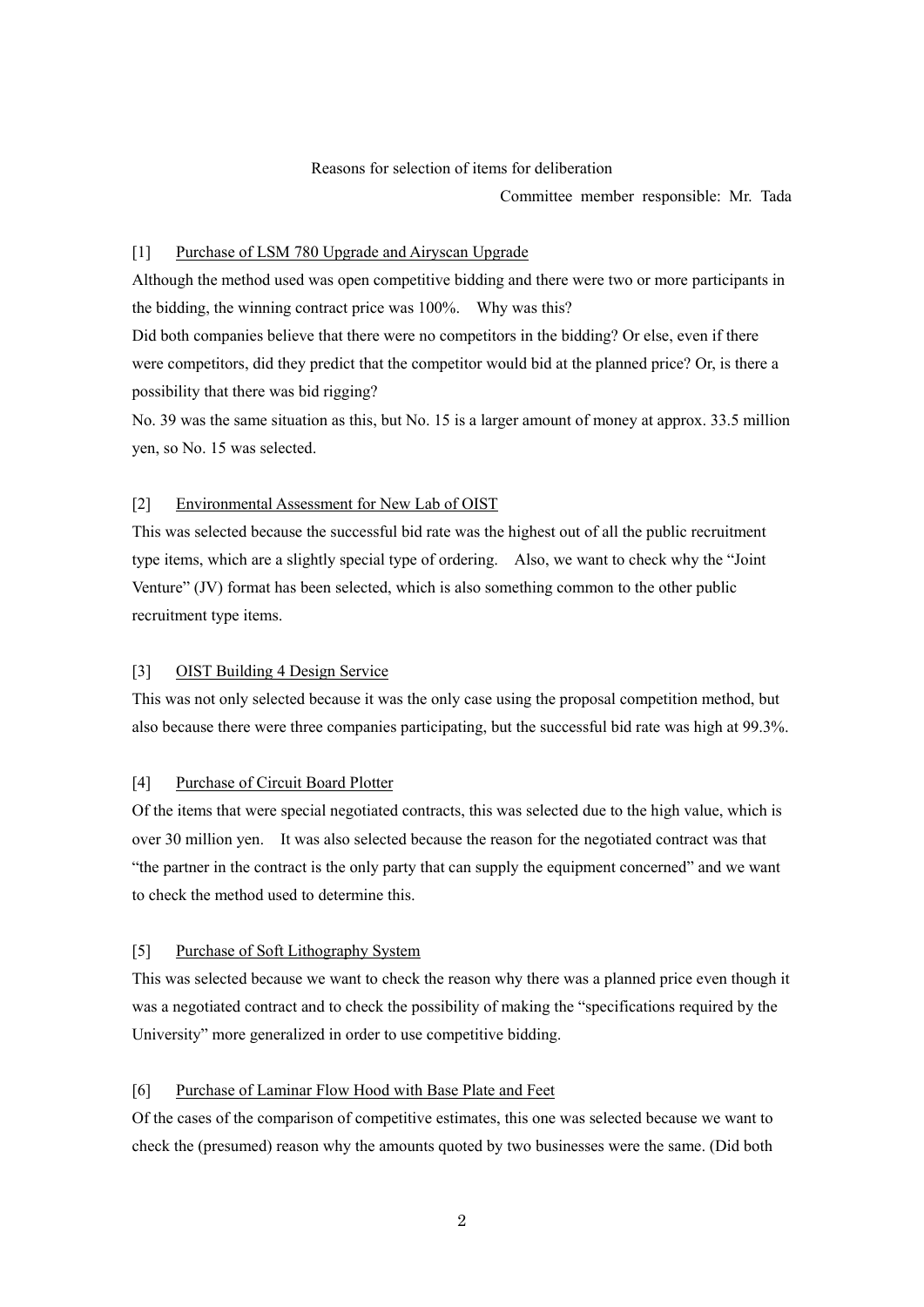companies know that quotations were being compared when they made their quotations? If they did know but quoted the same price anyway, then is there a resale price restriction by the business above the two companies in the supply chain?)

- (2) Deliberations on individual items
- 1. Competitive bidding item
- [1] Purchase of LSM 780 Upgrade and Airyscan Upgrade

| Opinions and comments of committee              | Explanation from secretariat, etc.                 |
|-------------------------------------------------|----------------------------------------------------|
| Have past winning contract prices been          | Yes they have.                                     |
| published?                                      |                                                    |
| The public price would make the agencies, etc., | There are cases when the amount becomes the        |
| to look at the past contract prices and make a  | same as the estimated price.                       |
| prediction before making their bids. Is this    |                                                    |
| why one of the two parties bid an amount equal  |                                                    |
| to the estimated price?                         |                                                    |
| Did an agency which had not won the contract    | It was more than the estimated price.<br>At first, |
| exceed the estimated price?                     | we only intended to make announcement of           |
|                                                 | tender to the agency which delivered the           |
|                                                 | microscope. However, reference quotation was       |
|                                                 | submitted by a different agency, and we realized   |
|                                                 | that the purchase of this item was not limited to  |
|                                                 | the agency which delivered the main body of the    |
|                                                 | equipment. We therefore had other parties          |
|                                                 | participated in the bid.                           |
|                                                 | When we interviewed the participants after the     |
|                                                 | winning bidder had decided, we confirmed that      |
|                                                 | they still wanted to participate in bid whenever   |
|                                                 | possible while they had not won the bidding.       |
| When you received the quotation, and if some    | It was possible to have a contract by negotiated   |
| agencies supposed that participation in the     | contract, but it was not the case that the agency  |
| bidding would be meaningless, was there         | was the only one could perform the upgrade.        |
| possibility of making negotiated contract?      | Therefore, we decided to invite tenders for the    |
|                                                 | upgrade as competitive bidding. We considered      |
|                                                 | that having price competition would have an        |
|                                                 | effect on the bids, and decided to use             |
|                                                 | competitive bidding.                               |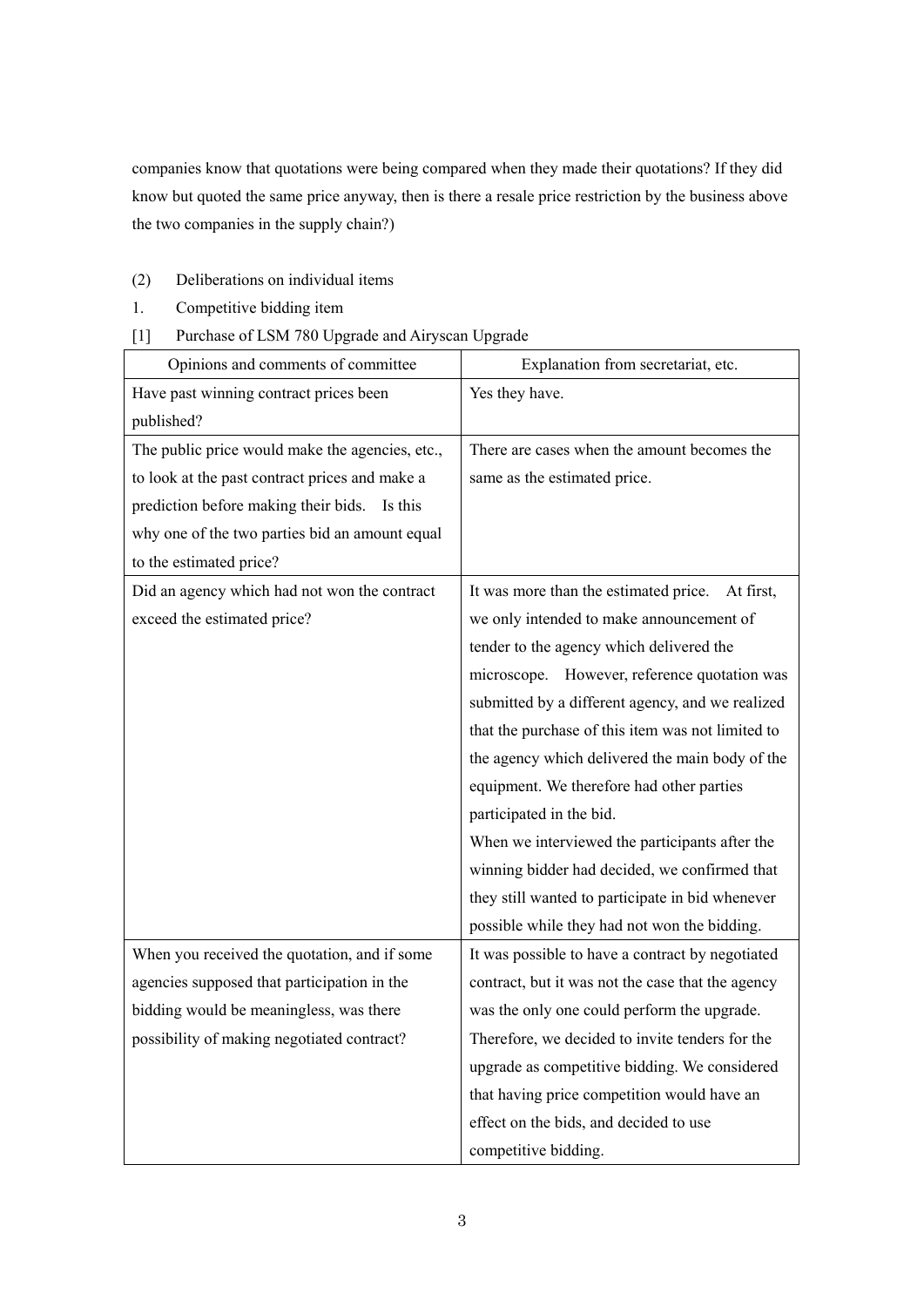| There were only two participants for the bidding. | In the interviews we performed this time, we       |
|---------------------------------------------------|----------------------------------------------------|
| Are there many other agencies which supplies      | found that these two companies had agreed          |
| same service?                                     | agency contracts with Carl Zeiss AG.               |
|                                                   | However, it is simply an agency contract with      |
|                                                   | Carl Zeiss AG, with no other manufacturers in      |
|                                                   | the agency contract and no contracts with other    |
|                                                   | manufacturers or between agencies.                 |
| Are there only two suppliers in Japan?            | There are many suppliers around the<br>No.         |
|                                                   | country.                                           |
| As long as suppliers are all around the country,  | Yes.                                               |
| and if OIST uses competitive bidding, would       |                                                    |
| some of the suppliers which are interested in the |                                                    |
| bidding respond to it?                            |                                                    |
| About how much was the price of the main body     | Looking at past cases, it is around 47 million     |
| of the equipment?                                 | yen.                                               |
| Are there cases that the agency contract had the  | Of course, there are manufacturers who<br>No.      |
| suppliers had a monopoly on sales route?          | create a monopoly on the sales route by having a   |
|                                                   | sole agent.                                        |
| Can this equipment only be upgraded with the      | The actual work is performed by an engineer        |
| cooperation of the Carl Zeiss headquarters?       | from the manufacturer, not by the agency.          |
|                                                   | Therefore, cooperation from the headquarters is    |
|                                                   | essential.                                         |
| OIST has confirmed that there are currently two   | The bidding was for the whole of the country,      |
| suppliers in Okinawa and multiple around the      | but the suppliers in Okinawa participated in it in |
| country. However, the only two companies in       | the end.                                           |
| Okinawa participated in the bidding.  Was there   |                                                    |
| a condition that there must be a sales office in  |                                                    |
| Okinawa? Or, the competitive bidding was          |                                                    |
| performed widely with the whole country as the    |                                                    |
| target, but did only suppliers which have their   |                                                    |
| office in Okinawa participate in the bidding in   |                                                    |
| the end?                                          |                                                    |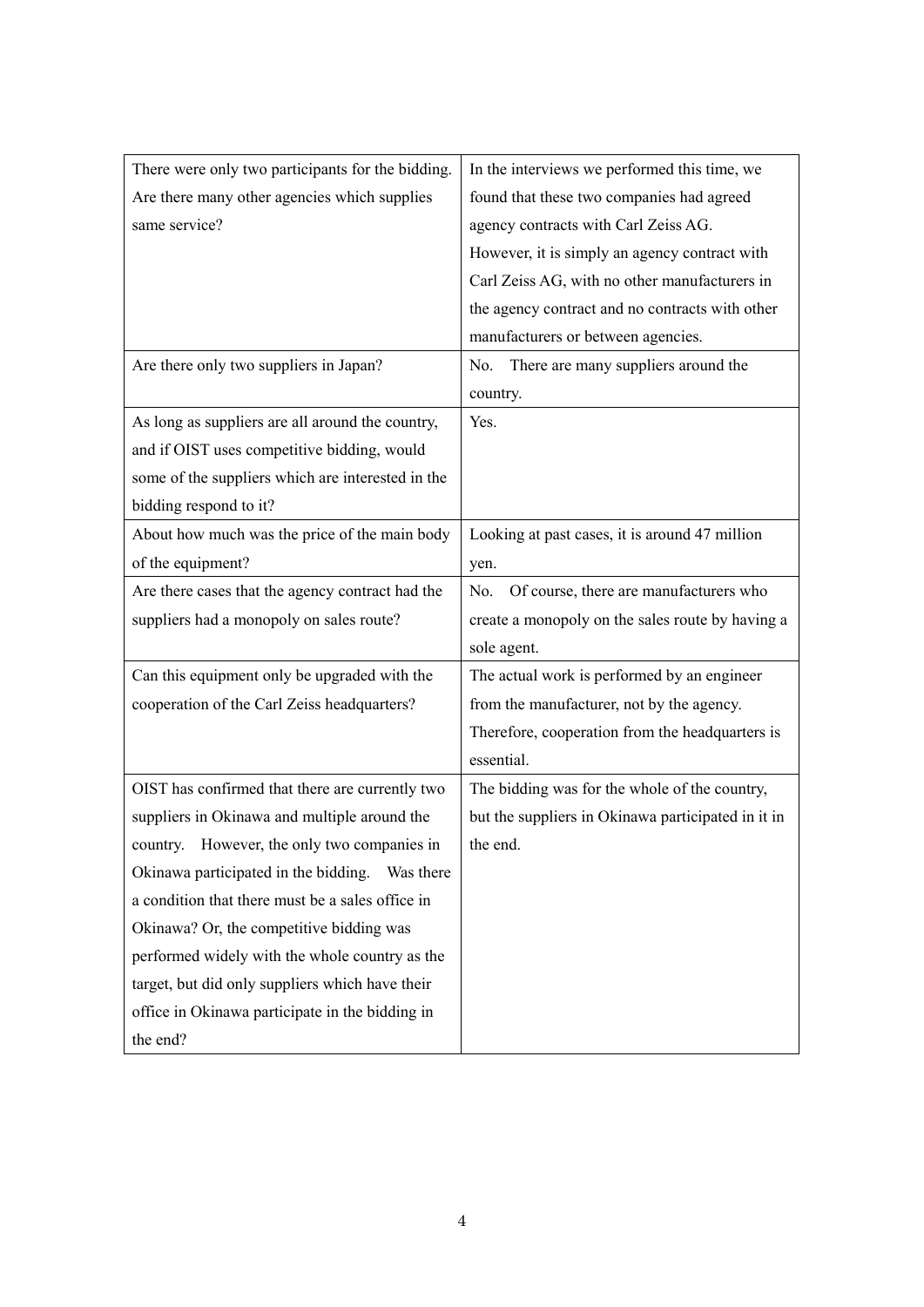| Have you checked past delivery record of other     | If there are universities that have installed the  |
|----------------------------------------------------|----------------------------------------------------|
| universities?                                      | same model, we could know the contract price       |
|                                                    | by referring to past results. There are other      |
|                                                    | universities which publish the results of          |
|                                                    | successful bids in the same way as OIST.           |
| Would it be possible to use a microscope other     | Another one might be possible. However, it was     |
| than a Carl Zeiss one?                             | an order for upgrade the microscope, and the       |
|                                                    | manufacturer was limited.                          |
| Are there microscopes from other manufacturers     | The specifications are not completely identical,   |
| which have the same functions?                     | but there are similar products from other          |
|                                                    | manufacturers.                                     |
| The premise would be that at least two parties     | The release an upgrade for function is not         |
| participated in the bidding, but when it is        | periodic, and it depends on the technological      |
| predicted that equipment needed to be an           | development by the manufacturer. Therefore, it     |
| upgrade, would it possible to perform the          | is hard to bid for the upgrade at the time because |
| bidding with the future upgrades included?         | the timing, contents and price are unknown.        |
|                                                    | However, if there are similar cases of bidding in  |
|                                                    | the future, it might be possible to negotiate for  |
|                                                    | conditions that are slightly more advantageous     |
|                                                    | for OIST.                                          |
|                                                    | We think it might become quite abstract because    |
|                                                    | neither of us, suppliers and OIST, will know       |
|                                                    | what conditions are possible at that time.         |
| It seems that there are quite a lot of agencies in | OIST takes the method of having the bidders        |
| Did all of them know the details of the<br>Japan.  | check the details of the public notice on a        |
| bidding announcement?                              | We did not go as far as to announce<br>website.    |
|                                                    | the information to each bidders directly, such as  |
|                                                    | by telephone.                                      |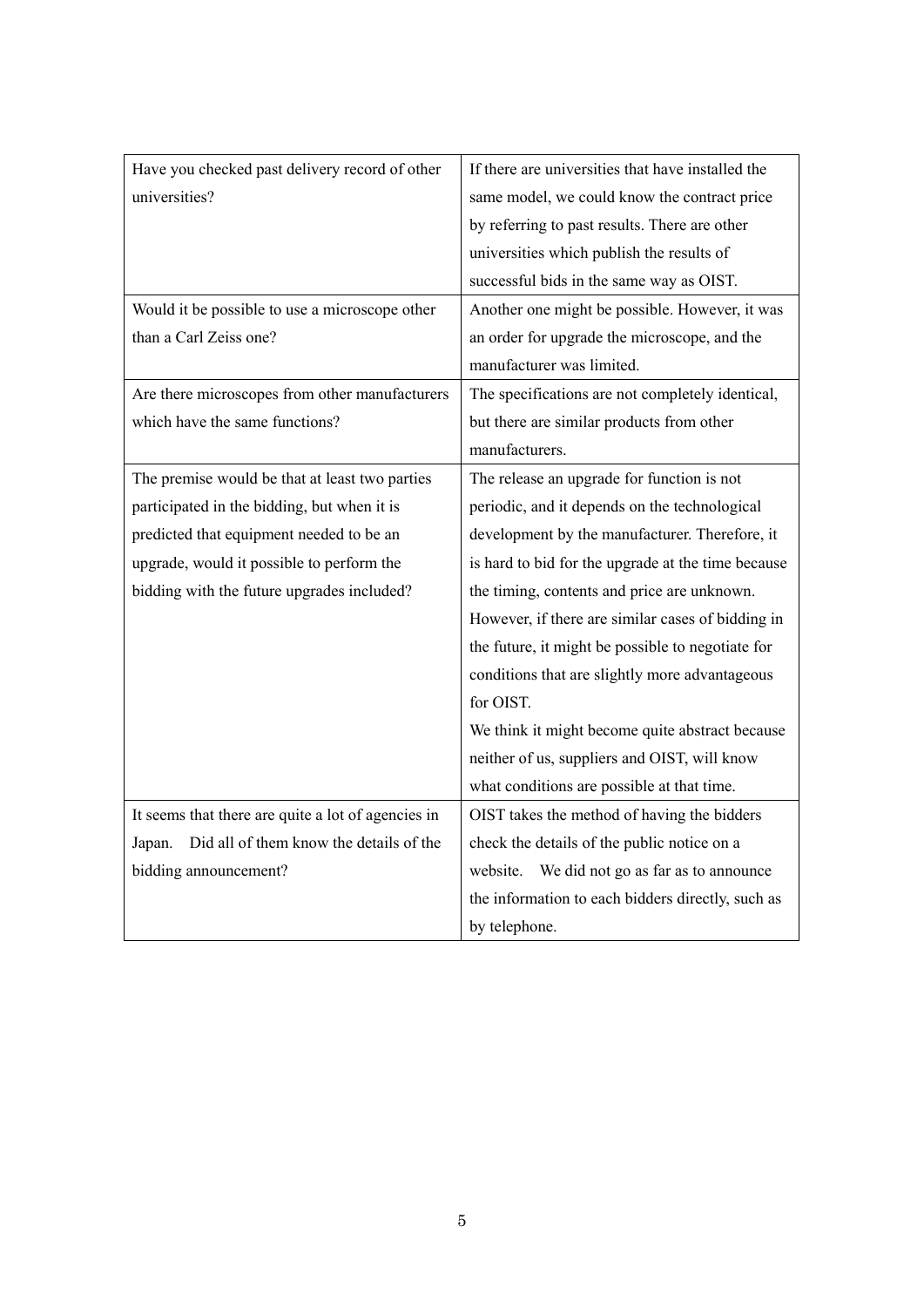| There may be issues of fairness, but is it possible | OIST occasionally participates in science and       |
|-----------------------------------------------------|-----------------------------------------------------|
| to consider a method of notification such as        | technology shows (expos) and publicizes the         |
| putting an advertisement in a trade paper?          | activities of OIST to the vendors.                  |
|                                                     | Apparently the government offices use a mailing     |
|                                                     | list to send a list of public notice data to the    |
|                                                     | manufacturers whom they would like to trade         |
|                                                     | with. It may or not be possible to actually do, but |
|                                                     | it would be possible to consider taking some        |
|                                                     | measures similar to this.                           |
| Is it possible to look at past performance of other | We are currently considering that we could set      |
| universities before the bidding?                    | enough time to look at the performance of other     |
|                                                     | universities preliminary and could leave enough     |
|                                                     | time in the schedule for the bidding. If these      |
|                                                     | could be realized, it might be possible to conduct  |
|                                                     | effective approaches for examination.               |
| The manufacturer is determined to a certain         | Yes, it is possible.                                |
| extent as it is upgrades for existing equipment. Is |                                                     |
| it possible to ask the manufacturer which           |                                                     |
| companies have agreed agency contracts with         |                                                     |
| them?                                               |                                                     |
| If it had been possible to check which companies    | It is not sure whether or not this applies in this  |
| agreed agency contracts, was it possible to make    | case, but there are some manufacturers that         |
| an announcement of the bidding with                 | specify the agencies for the Kyushu and             |
| understanding the situation of agency contracts     | Okinawa area or particular areas. In those          |
| in Okinawa and the rest of Japan?                   | cases, they might not introduce the trade to an     |
|                                                     | agency in the Kanto region.                         |
| One of the important missions of OIST is the        | From the point of openness and fairness to          |
| sustainable development of Okinawa. From this       | bidding, we usually do not add conditions           |
| point of view, did you add conditions that give     | related to regions. It was not a necessary          |
| preferential treatment to local agencies?           | condition that the company had an office in         |
|                                                     | Okinawa for this case. However, there are           |
|                                                     | some cases when we add a condition that there       |
|                                                     | must be an office in Okinawa, such as               |
|                                                     | infrastructure facilities that may need an          |
|                                                     | emergency response immediately if trouble           |
|                                                     | occurs.                                             |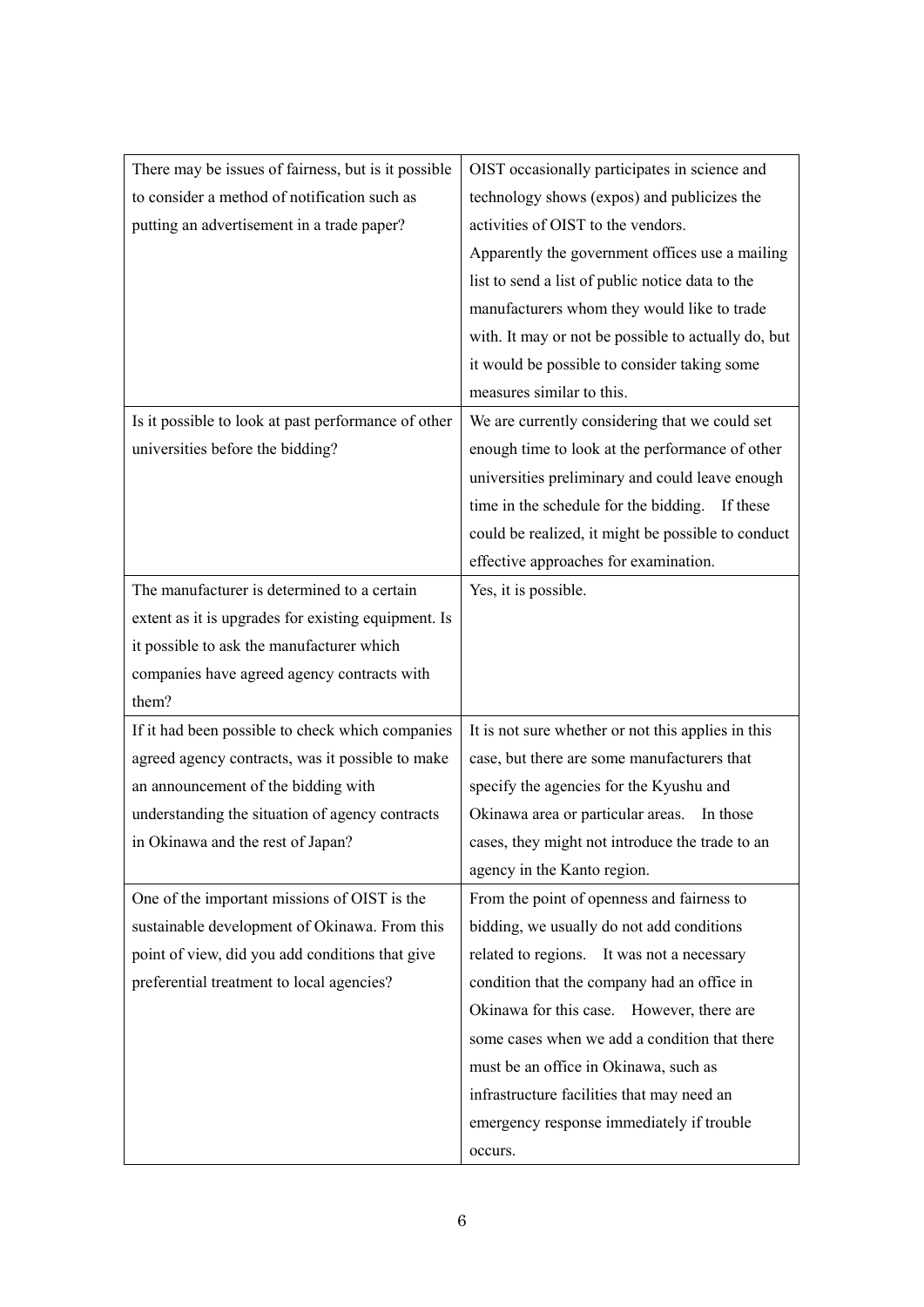| Is there a lot of equipment which will require    | We assume that there is a lot of such equipment. |
|---------------------------------------------------|--------------------------------------------------|
| upgrades in the same way in future?               | One of our concepts is to use state-of-the-art   |
| If there would be a lot of equipment that require | devices to perform research.<br>As the           |
| upgrades in future, wouldn't it necessary to      | manufacturers make progress on technological     |
| consider some steps such as to make contracts     | development, we believe that upgrades will be    |
| which upgrades included?                          | frequently released in the future.               |
|                                                   | We once asked an agency outside of Okinawa       |
|                                                   | that whether they could participate in the       |
|                                                   | bidding. They answered that it is hard for       |
|                                                   | companies outside of Okinawa to respond          |
|                                                   | successfully by all the way coming to the island |
|                                                   | every time because it is clearly written in the  |
|                                                   | specifications that the maintenance system must  |
|                                                   | be provided quickly when equipment has a         |
|                                                   | trouble. We would make an announcement of        |
|                                                   | bidding, but companies sometime would not        |
|                                                   | participated in it due to the specification      |
|                                                   | conditions and geographical factors.             |
| If the agencies made an active movement like      |                                                  |
| forming partnerships with businesses in           |                                                  |
| Okinawa, it could be expected improvement of      |                                                  |
| the issues. However, it is not known whether      |                                                  |
| the agencies outside of Okinawa are willing to    |                                                  |
| take the action.                                  |                                                  |
| If other universities have similar products from  | make reference about delivery record to<br>We    |
| same company, you could make educated guess       | other universities, research institutions and    |
| at delivery record, and it would be conceivable   | others.                                          |
| to make a reference about the record to them in,  |                                                  |
| which have the similar academic field. Do you     |                                                  |
| take similar measure on procurement?              |                                                  |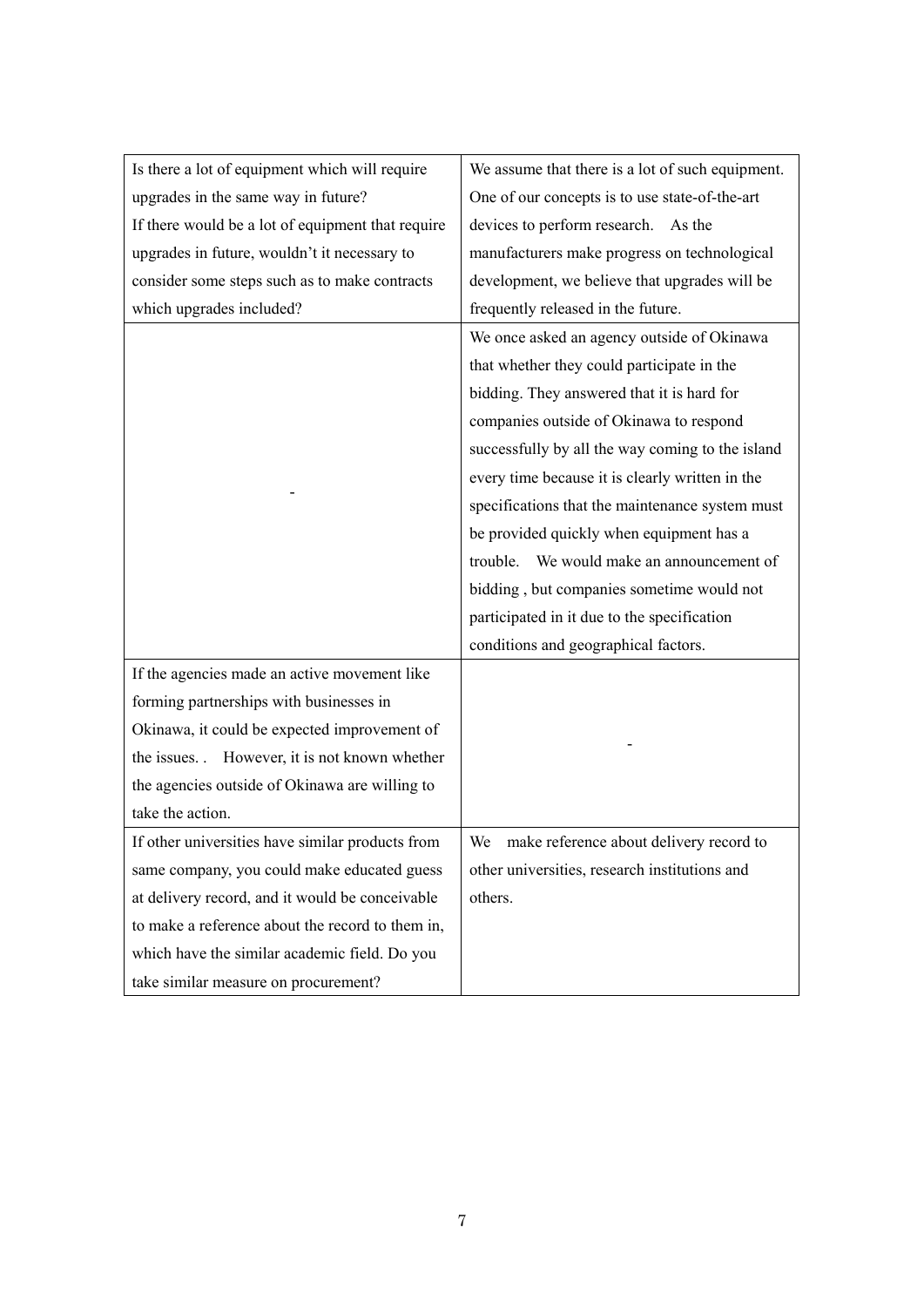| The records, which made educated guess at,          | If we were to make negotiated contract, there      |
|-----------------------------------------------------|----------------------------------------------------|
| should be difference between branches.              | would be a problem that how to prove the price     |
| Therefore, most effective price should be set as    | was pull out advantageously. However, we           |
| an estimated price among them. There is an idea     | would like to work actively to find a solution to  |
| that making negotiated contract is more             | it.                                                |
| advantageous. However, it is hard to prove that     |                                                    |
| whether the contract price was cheaper or not       |                                                    |
| without making competitive bidding. It is           |                                                    |
| generally considered that setting an estimated      |                                                    |
| price based on past delivery record would be        |                                                    |
| appropriate.                                        |                                                    |
| You might give advance notice of the continuing     | We work similar method for bidding of              |
| contracts for future upgrades. For example,         | manufactured items. When we negotiate about        |
| you explain in advance a plan for 5                 | contracts, we add conditions in accord with        |
| billion-project, but actual budget for the year is  | the whole situation, and explain that the next     |
| only 1billion yen. Therefore, each agency           | order will also be the same agency, at the time of |
| realizes that they need to do something             | the first selection.                               |
| advantageous for the rest of the 4 billion-project, | Both the contents and the timing are difficult to  |
| and they make bids. Agencies would expect           | predict regarding an upgrade such as this case.    |
| profit from the continuing contracts and decide     | Therefore, it is expected that it would be hard to |
| to make a bid.                                      | include the conditions in the contract at the time |
|                                                     | of the purchase of the main body of the            |
|                                                     | equipment.                                         |
| The bidders would not be controlled by              | We are considering a trial for the method of       |
| information because they would not know the         | bidding-down or reverse auction to see what        |
| price under the method of bidding-down. If the      | effects they might have. It will be important      |
| amount is large, competitive bidding may be         | points that whether or not it would be applied to  |
| more effective.                                     | expensive items, and there is actually             |
|                                                     | competitive effect resulting from the              |
|                                                     | characteristics of the region.                     |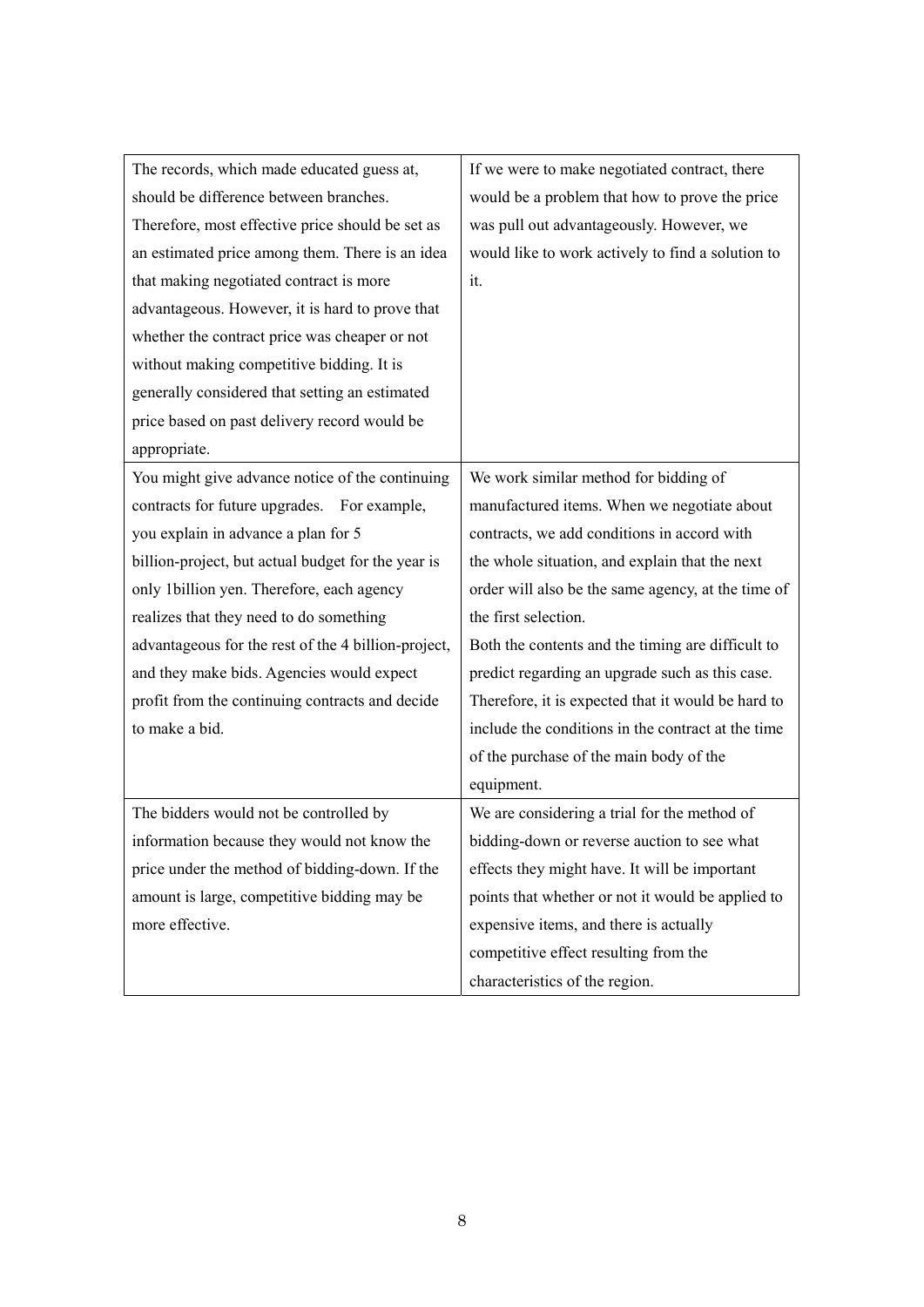# 2. Negotiated contract

| [2] | Environmental Assessment for New Lab of OIST |  |
|-----|----------------------------------------------|--|
|     |                                              |  |

| Opinions and comments of committee                  | Explanation from secretariat, etc.                  |
|-----------------------------------------------------|-----------------------------------------------------|
| This is a contract of the public participation-type | While we open an opportunity to candidates for      |
| with confirmation of participation. How do          | the negotiated contract to conduct environmental    |
| you check whether or not there are participants?    | assessment, we keep particular business names       |
|                                                     | off from public, and look for any other business    |
|                                                     | companies/ persons to participate in the            |
|                                                     | assessment on a website or industry paper of        |
|                                                     | construction. We open it for about 2-3 weeks,       |
|                                                     | and we request proposal documents to them and       |
|                                                     | conduct interview according to the simplified       |
|                                                     | public call for proposals if there were             |
|                                                     | competitive participants.                           |
| Is it necessary to have certain knowledge about     | It has been 10 years since first environmental      |
| the community since 'environmental impact'          | monitoring was conducted. We have advertised a      |
| sounds community related in general?                | bid as proposal method. Joint venture between       |
|                                                     | Nippon Koei and E.A.C has accepted the              |
|                                                     | monitoring for this fiscal year. There were about   |
|                                                     | 3 applicants for the bid from Okinawa. However,     |
|                                                     | after several years, only the JV has applied to the |
|                                                     | bid. The service of Nippon Koei is rolled out       |
|                                                     | based in mainland and has experience in the         |
|                                                     | industry. On the other hands, the E.A.C mainly      |
|                                                     | provides their service based in Okinawa and has     |
|                                                     | known circumstances of the community well.          |
|                                                     | Therefore, we might get a good service from         |
|                                                     | these two companies as the joint venture.           |
|                                                     |                                                     |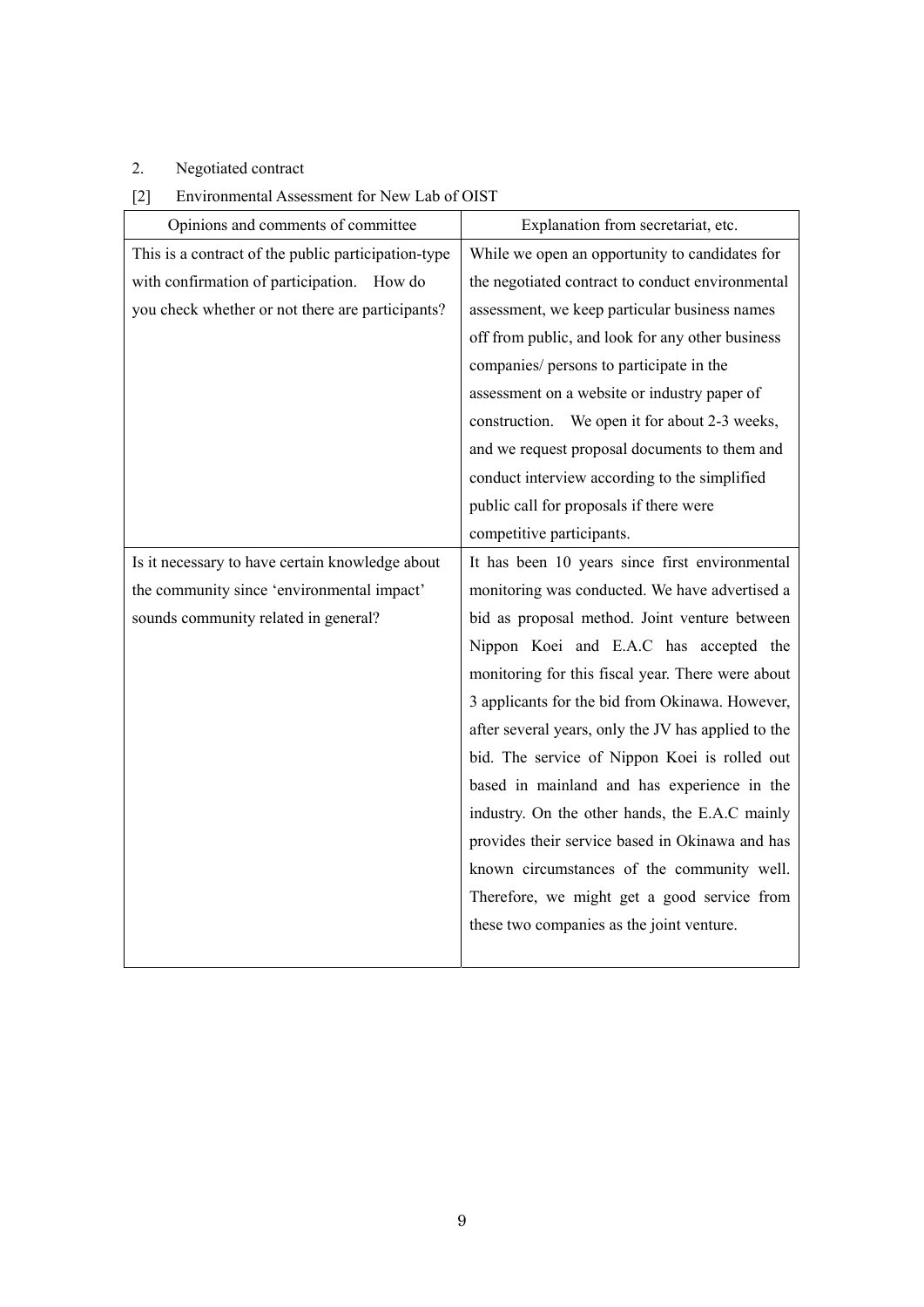| If a company, which has advantages on both             | This work is not conducted nationwide.<br>There               |
|--------------------------------------------------------|---------------------------------------------------------------|
| local and nationwide, got the contract, would it       | are consultants performing environmental                      |
| make others discouraged to participate in the          | investigations such as this monitoring in                     |
| bid?                                                   | Okinawa. However, if these local companies                    |
|                                                        | would cooperate with the company in mainland                  |
|                                                        | in the end, it would be hard to come up with                  |
|                                                        | advantages for the E.A.C to cooperate with                    |
|                                                        | different ones. There has been only one                       |
|                                                        | applicant, the Joint Venture between Nippon                   |
|                                                        | Koei and E.A.C, since 3-4 <sup>th</sup> year of this bidding. |
|                                                        | Since $5-6$ <sup>th</sup> year of this bidding, only one      |
|                                                        | applicant every year.                                         |
| If there are past results like this contract, it might |                                                               |
| be adequate to make a contract by negotiated           |                                                               |
| It might be an idea to change the flow<br>contract.    |                                                               |
| by the result of actual contract in this way.          |                                                               |
| It seemed that OIST had similar contracts in the       | We had comparisons of quotations and we                       |
| past. Is there a big difference in the amount to       | negotiated discounts since our budget is limited.             |
| those past examples, and is it the market price?       | We always consider the future budget and regard               |
|                                                        | them as reference quotations.<br>However, we                  |
|                                                        | work hard on negotiating.                                     |
| I have heard that it is the custom in the              | On the reference quotations, man hour and the                 |
| construction industry that a company                   | level of engineers of the contractor, which has               |
| cooperated to give reference quotations takes the      | performed the assessment, are the key points of               |
| contract.                                              | evaluation for making contract.<br>We negotiate               |
|                                                        | with the contractor from our experience and                   |
|                                                        | knowledge of past cases.                                      |
| When you established the estimated price, did          | Yes.                                                          |
| you make it based on only the quotation from           |                                                               |
| one company? on the quotation from one party?          |                                                               |
| How do you establish the estimated price in            | When it is design related to construction work,               |
| cases when there is no standard of productivity?       | there are standards in the guidelines form the                |
| When the contract is approaching a negotiated          | Ministry of Land, Infrastructure, Transport and               |
| contract, wouldn't it difficult to judge the           | However, there were no standards at<br>Tourism.               |
| appropriateness of the conditions, which the           | Therefore, we consider the figures and<br>all.                |
| contractor offers, to avoid being a compliant?         | periods in our own voluntary assessment.                      |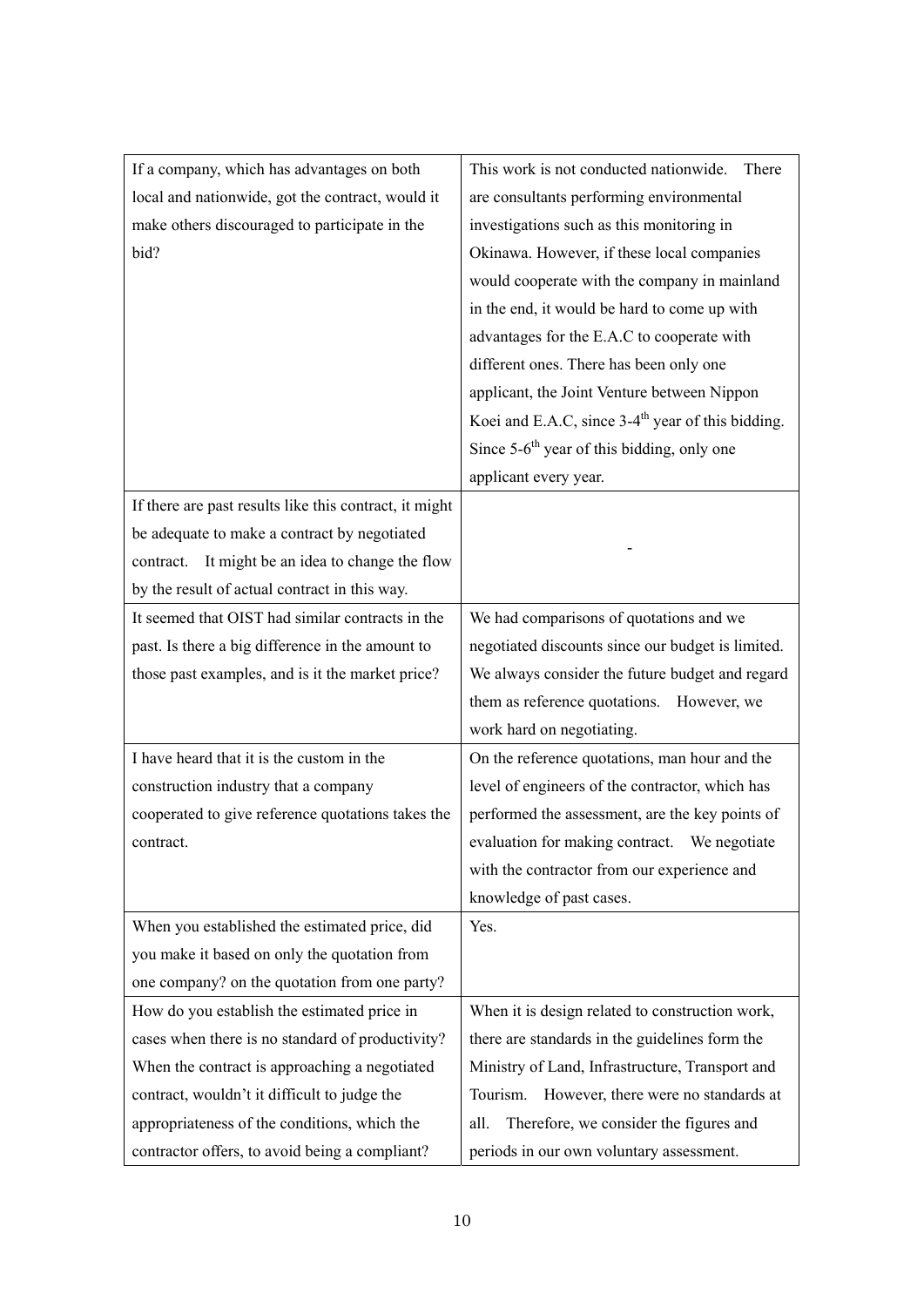| The same company has received the contracts         | We are aware of how many people are required       |
|-----------------------------------------------------|----------------------------------------------------|
| for the assessment for the labs so far. If there is | for each types of work and, we use the standard    |
| no standard of productivity, would it, like the     | unit costs for engineers that are published by the |
| number of people, decided by only one               | prefecture and the MLIT.                           |
| company?                                            | In the work this year, we have been asked by the   |
|                                                     | Environmental Policy Division of Okinawa           |
|                                                     | Prefecture to submit the deliverables. Therefore,  |
|                                                     | we are now negotiating the number of people        |
|                                                     | necessary to produce the deliverables.             |
| It is approaching a negotiated contract, but you    | It is hard to prove the adequacy of the contract   |
| are performing it with some extra m.                | compared with the open competitive bidding         |
|                                                     | We believe that the use of a negotiated contract   |
|                                                     | makes it possible to greatly lower the costs.      |

| Opinions and comments of committee                 | Explanation from secretariat, etc.                |
|----------------------------------------------------|---------------------------------------------------|
| OIST got multiple quotations three times for the   | They were submitted from one company after        |
| contract. Did you receive them from two parties?   | proposals and negotiations.                       |
| Could you not leave two out of the three parties   | As far as we are aware, the schedule for the      |
| and have them compete by obtaining                 | planned competition means identifying a           |
| competitive estimates, and performing              | proposal from one party and proceeding with       |
| negotiations?                                      | negotiations/ There have only been examples of    |
|                                                    | this same method in the past. We were,            |
|                                                    | therefore, not able to consider as far as the way |
|                                                    | you pointed out.                                  |
| Although the system is to prioritize the plan over | The contract is a service, but it is actually for |
| the amount, it was possible to negotiate or take   | making decision of the designer for the Lab.4.    |
| multiple quotations with the principle of          | It is hard to make the price a primary            |
| competition remained in order to keep some         | consideration.                                    |
| competition in the price if we simply consider     | The design plans from company A and company       |
| the contract to be decided by multiplying the      | B for the lab were very different. The one that   |
| plan by the amount.                                | was rejected in the selection had a different     |
|                                                    | concept.                                          |

# [3] OIST Building 4 Design Service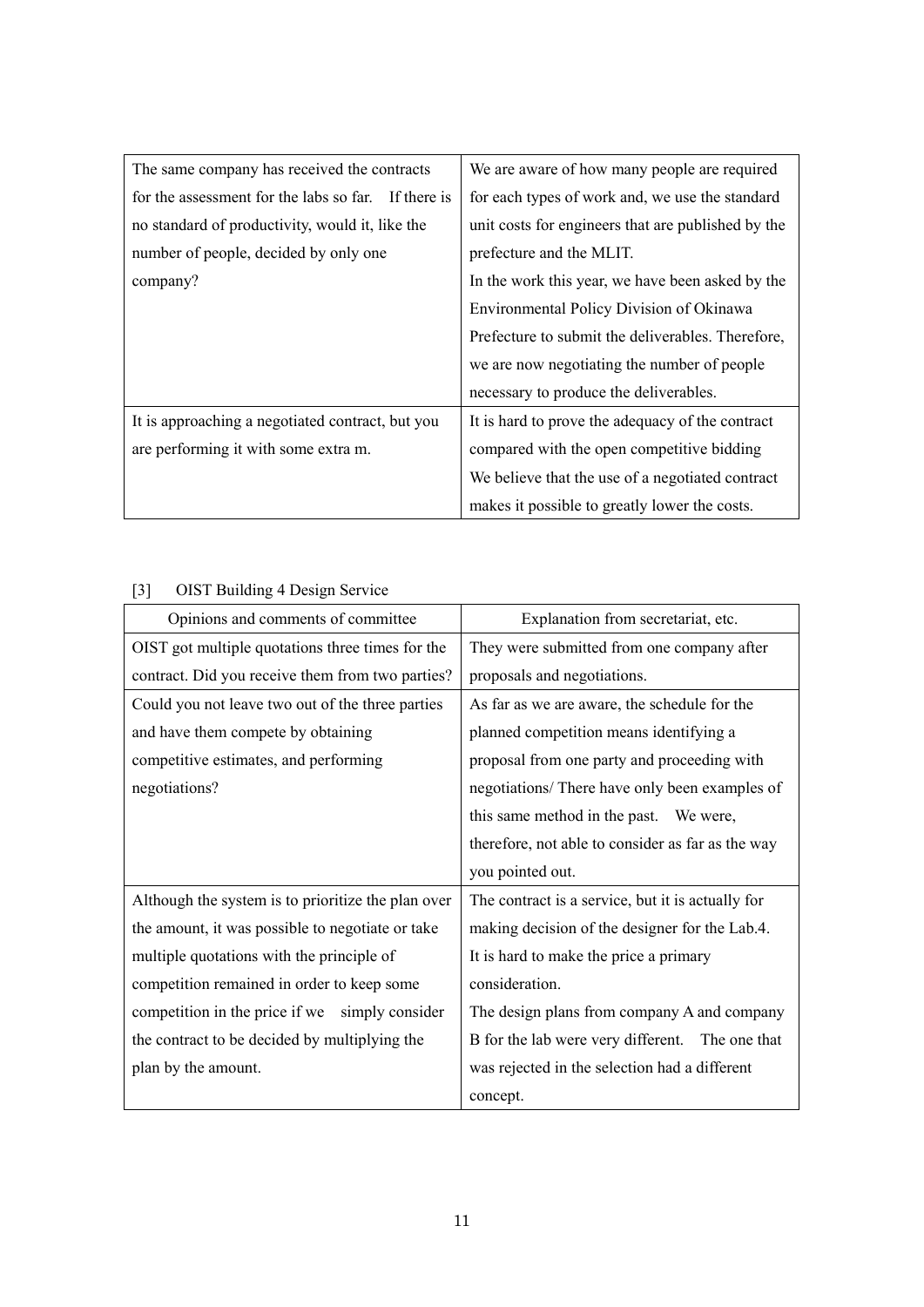| In the case of PFI projects which cost billions or  | When something is built by PFI project, the        |
|-----------------------------------------------------|----------------------------------------------------|
| tens of billions, the providers are narrowed down   | contract might be integrated the design and the    |
| to a certain extent from the many candidates, and   | execution. It would depend on the amount, but      |
| a client negotiates the specification. Once the     | for design and execution in general cases, we      |
| specification is more or less decided, the client   | can think that the best investment overall will be |
| negotiates the price and then finally evaluations   | possible by combining the design expenses and      |
| and judgments are made by comparing the             | construction expenses. It is therefore possible    |
| different concepts. If it is a good design, it is a | that the idea of design and construction may be    |
| good purchase even if it would be expensive.        | incorporated.                                      |
| There was consideration of proposals from three     | Company A has a great amount of both past          |
| In the end, what specifically were the<br>parties.  | results and experience and the proposal was also   |
| points that were decidedly superior in the          | very good. It was superior to the other two        |
| proposal that you selected from company A?          | companies in the fact that the concept has been    |
|                                                     | inherited in the design. Regarding company B,      |
|                                                     | they have a great amount of both past results and  |
|                                                     | experience, but the design did not fit into the    |
|                                                     | natural environment or harmonize with the          |
|                                                     | climate of Okinawa. (For example, there were a     |
|                                                     | lot of windows.) Regarding company C, they         |
|                                                     | obviously had inferior past results and            |
|                                                     | experience.                                        |
| Could you have presented the concept in detail      | We did present it in quite a lot of detail.        |
| and had the participants understand it first so     | When construction companies participate in         |
| that they could have competed on a level playing    | competitions, their strategy is either to compete  |
| field?                                              | with something new, or else to compete with        |
|                                                     | something that is the same as what has been in     |
|                                                     | Company B took the first approach<br>the past.     |
|                                                     | and proposed a design that had a lot of glass.     |
|                                                     | However, if we think of the effects of typhoons,   |
|                                                     | this would make it more expensive, which is one    |
|                                                     | point why the evaluation was poor.                 |
| When the prefecture agrees contracts through the    | When we publicized the public call for             |
| method of plan proposals, in addition to the        | proposals, we did indicate the budget to a certain |
| proposal and the evaluation items, they also        | extent.                                            |
| indicate the upper limit for the cost of the        |                                                    |
| Did you indicate that in this case?<br>design.      |                                                    |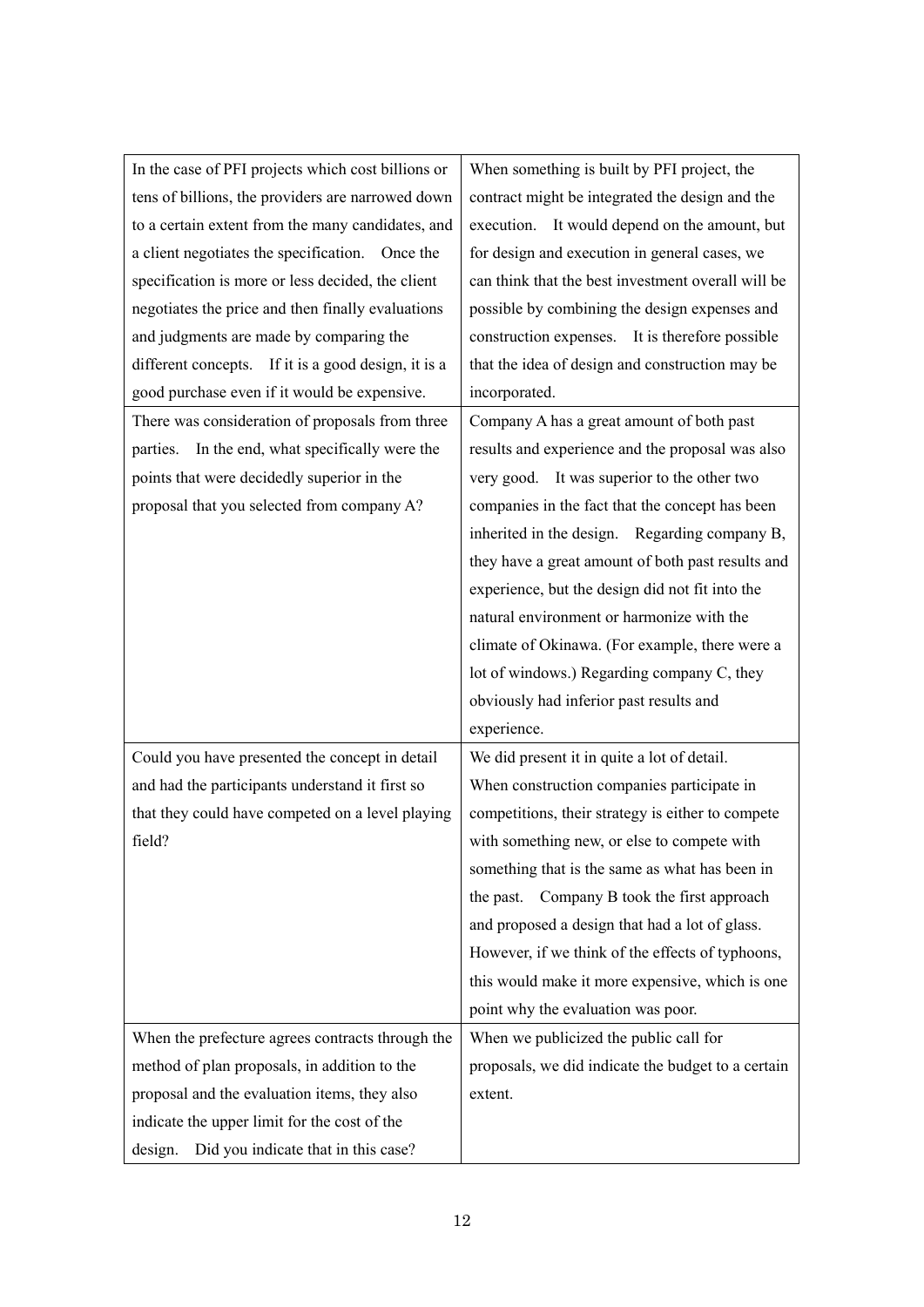| Of the entire volume of the design, did the other | Yes, that was so.                                  |
|---------------------------------------------------|----------------------------------------------------|
| party submit proposals produced after gaining an  |                                                    |
| understanding of the demands (limits) of OIST?    |                                                    |
| If they submitted the proposals after gaining an  | The writing in the official announcement           |
| understanding of the demands, then if the partner | indicated that the party winning the contract for  |
| to the contract is identified, then I think it    | the basic design work would have the right to go   |
| becomes a negotiated contract. In that case, it   | on and agree a contract for the detailed design.   |
| is conceivable that the amount the party          | (The reason for the submission of quotations on    |
| proposes is like the amount in a negotiated       | numerous occasions was because) at the time of     |
| In this case, why did you compare<br>contract.    | the first quotation, there was some work           |
| quotations three times?                           | included that was not part of the basic design     |
|                                                   | work, possibly because there was insufficient      |
|                                                   | mutual understanding.                              |
| At the stage of the plan proposal, does the other |                                                    |
|                                                   | In this case, we did not request the submission of |
| party submit quotations that include the amounts  | a quotation amount at the proposal stage.          |
| for both the basic design and the detailed        |                                                    |
| design? Normally, if you indicate an upper limit  |                                                    |
| when requesting plan proposals, then the parties  |                                                    |
| will submit quotations (a rough quotation) for    |                                                    |
| reference that takes that upper limit into        |                                                    |
| consideration.                                    |                                                    |
| Is it that, as a result, when you identified the  | Yes, that is right.                                |
| business party first and then performed the       |                                                    |
| negotiated contract, they then proposed an        |                                                    |
| amount that was more expensive than that first    |                                                    |

# [4] Purchase of Circuit Board Plotter

Due to time restrictions, priority was given to the discussion of items [5] and [6].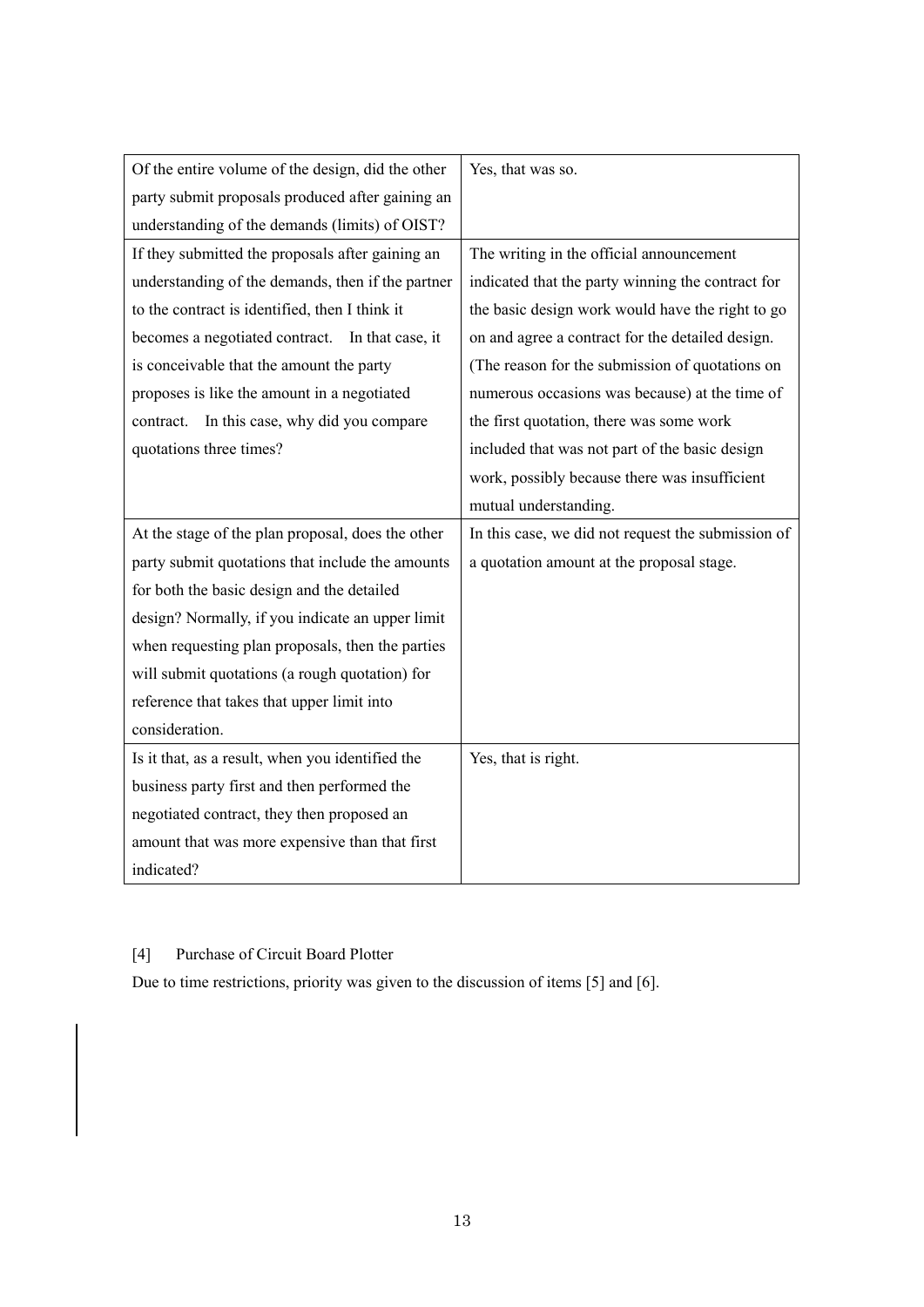| $[5]$ | Purchase of Soft Lithography System |  |  |
|-------|-------------------------------------|--|--|
|       |                                     |  |  |

| Opinions and comments of committee                 | Explanation from secretariat, etc.                  |
|----------------------------------------------------|-----------------------------------------------------|
| Why was an estimated price established             | Even in the example of the budgets, accounts        |
| although it was a negotiated contract? (Reason     | settlements and accounting of the national          |
| for selection of item.)                            | government, there is a regulation that an           |
|                                                    | estimated price must be established even if the     |
|                                                    | contract is a negotiated contract. The              |
|                                                    | regulations at OIST were produced with              |
|                                                    | reference to the regulation. However, if it is a    |
|                                                    | general unit price market, t we calculate and       |
|                                                    | establish the estimated price especially for the    |
|                                                    | case of negotiated contract, and perform the        |
|                                                    | negotiations until the price falls within that      |
|                                                    | range.                                              |
| The specification is quite a unique.<br>Was it the | The research field is new, and the specification is |
| only one manufacturer could respond to the         | unique as well. Therefore, we couldn't make it      |
| specification?                                     | as open competitive bidding.                        |
| The reason given for the negotiated contract here  | If they were to be categorized, they would be the   |
| was "specifications required by the University".   | same.                                               |
| The reason is the same situation as a reason for   |                                                     |
| the (negotiated) contract for [4] Purchase of      |                                                     |
| Circuit Board Plotter, which was "the partner in   |                                                     |
| the contract is the only party that can supply the |                                                     |
| equipment concerned."                              |                                                     |
| Did you deal with the French company directly?     | Yes, we did.<br>It is a start-up company which      |
|                                                    | was only established recently, and it had no        |
|                                                    | agency in Japan. We negotiated with them            |
|                                                    | The contract was concluded in<br>directly.          |
|                                                    | English.                                            |
| I think that it is important to examine reasons    | The item was purchased as equipment for             |
| why this particular research by a professor        | educational purposes and it is mostly used in the   |
| requires this particular equipment to make         | professor's classes. Also, regarding the            |
| establishment by research. If the reasons are      | functions, etc., we received an explanation         |
| strong, clear and appropriate, then it will be     | beforehand that this was the equipment that         |
| considered the starting point for the contract was | satisfied all the requirements.                     |
| correct.                                           |                                                     |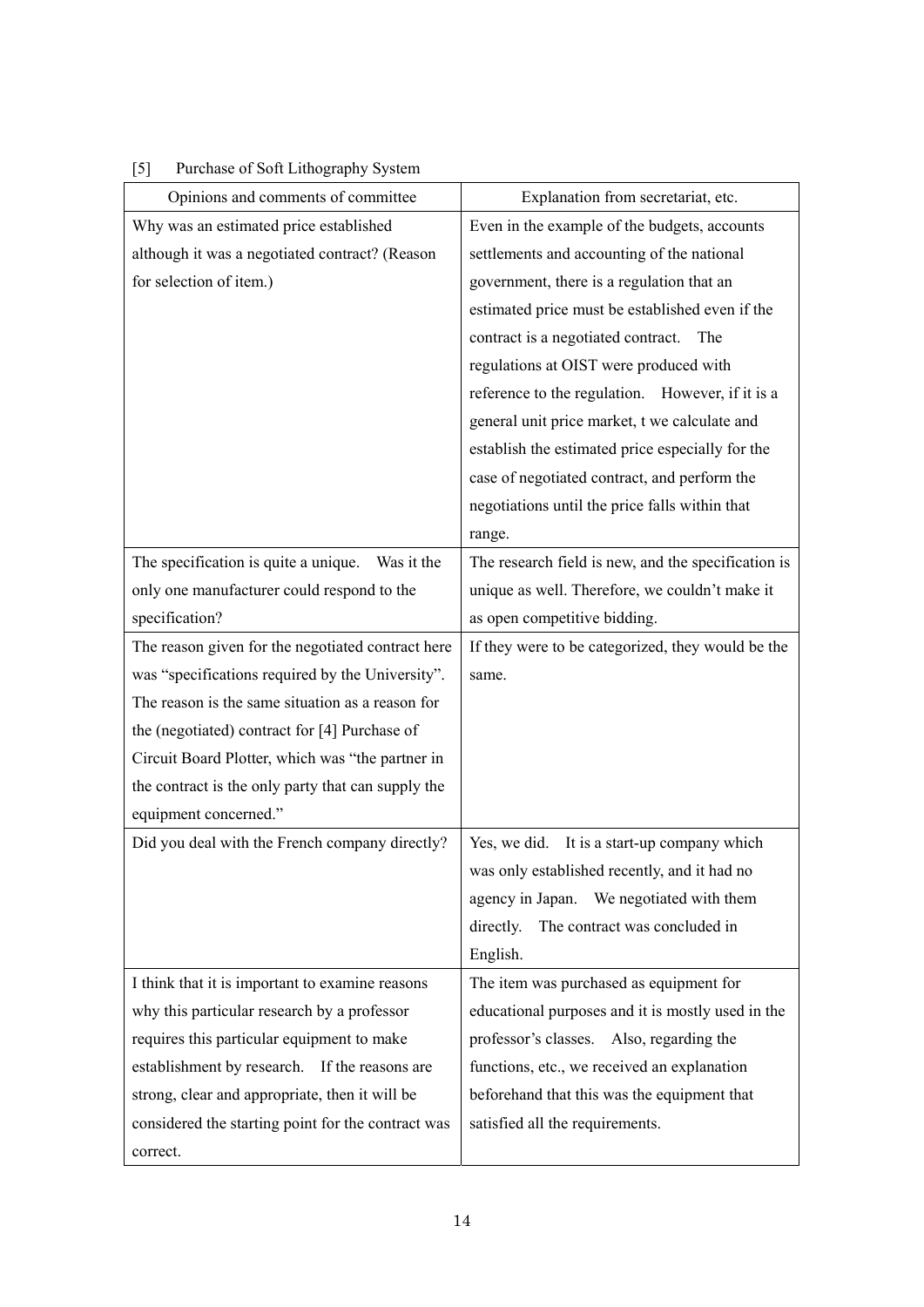| If equipment is seemed to have too many             | In the organization, we are currently considering    |
|-----------------------------------------------------|------------------------------------------------------|
| functions, how do you control the researchers?      | standards for what viewpoint should be taken for     |
|                                                     | identifying types. At present, at the stage of the   |
|                                                     | budget requests in the year before, we gather the    |
|                                                     | requests for equipment from the researchers and      |
|                                                     | discuss them at faculty meetings, etc.               |
| Do you ask experts or a third party such as         | When purchases are 50 million yen or above, we       |
| someone from another university to review the       | ask external experts as well as the internal to      |
| purchase?                                           | review the required specifications to check if       |
|                                                     | they are appropriate. If something is less than      |
|                                                     | 50 million yen, we judge whether the review is       |
|                                                     | needed or not at an organization similar to the      |
|                                                     | faculty meeting on consideration of the              |
|                                                     | efficiency of the work.                              |
|                                                     | We are considering how we should build up the        |
|                                                     | specialization of the procurement department as      |
|                                                     | an organization.                                     |
| It is important that the ability of the Procurement | Since OIST is still in the phase of expansion at     |
| Section to obtain information and the experience    | present, the expenses for labor costs have been      |
| of procurement-related matter. In general, the      | secured to a certain extent. (In order to be able to |
| number of personnel in administrative               | take an innovative approach to this in the future)   |
| departments has been reduced, but the volume of     | we are searching for personnel who have rich         |
| work is not decreased. The administrative           | experience. However, we have not yet found           |
| departments are departments that can make           | anybody suitable and still keep searching for the    |
| money, especially the procurement department.       | people.                                              |
| Have you had any discussion about the point?        |                                                      |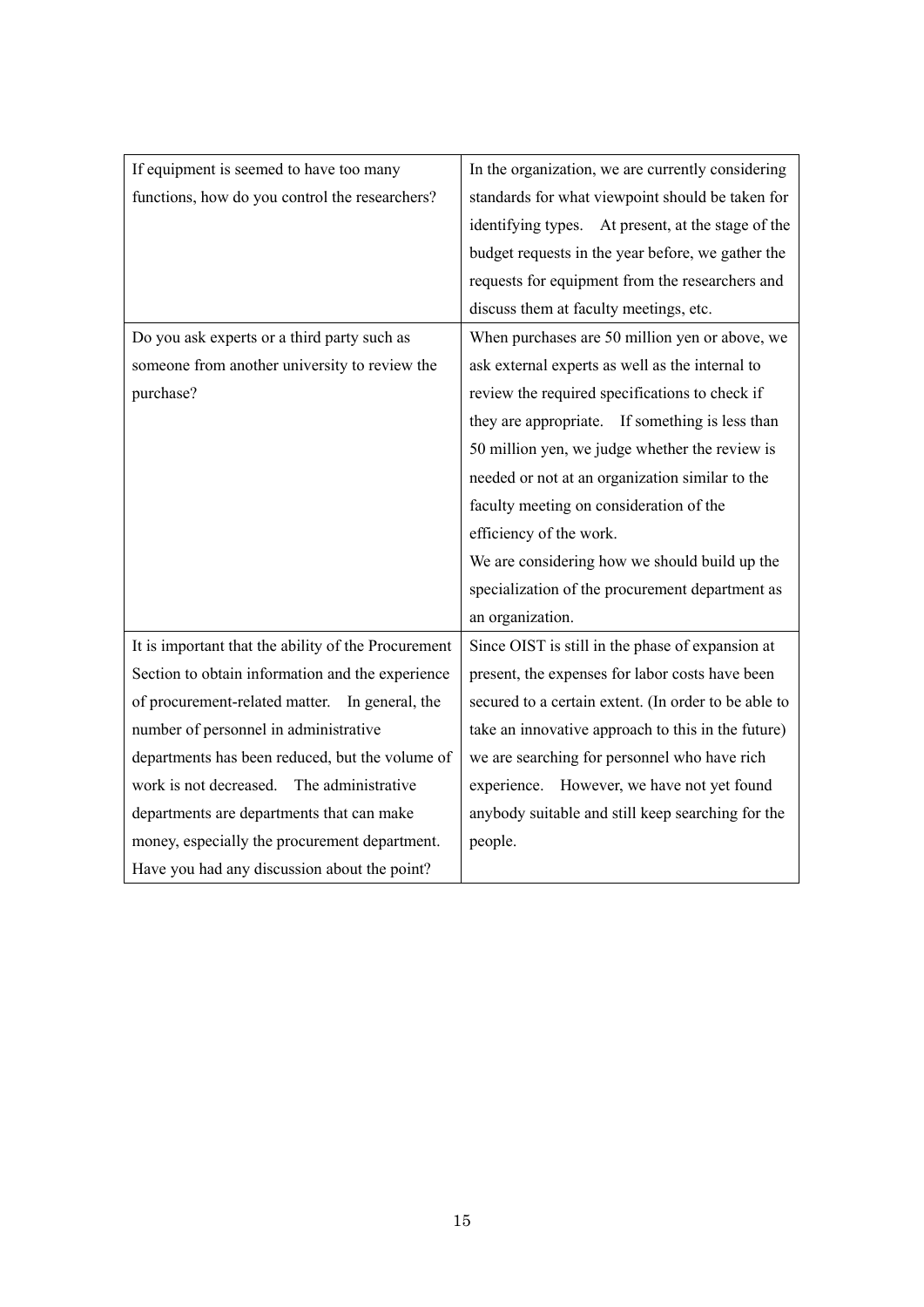| Regarding the research expenses that you             | The allotment is decided based on the requests     |
|------------------------------------------------------|----------------------------------------------------|
| allocate as a university, is the amount already      | from the units and according to the judgment of    |
| fixed to a certain extent for each unit?             | an organization based around the President.        |
|                                                      | For expensive equipment, we have had a forum       |
|                                                      | for asset purchases to set its priority since last |
|                                                      | fiscal year, and we have a procedure that          |
|                                                      | purchase should be done by necessity, holding      |
|                                                      | the high priority in it within the limits of the   |
|                                                      | budget. We have established a Resource             |
|                                                      | Allocation Committee in FY2016, which              |
|                                                      | deliberates on matters such as the overall budget, |
|                                                      | labor costs and space allotment.                   |
| As the research fields become more and more          | Just as you pointed out, the balance between       |
| specific, it must be difficult to respond to the     | necessity why we are unsure about how detailed     |
| purchases by developing expertise in                 | the documents proving the reason for the           |
| procurement. It is important to prepare              | purchase should be and where we should draw        |
| documents proving why items are to be                | the line.                                          |
| purchased.                                           | As you pointed out, the balance between            |
| In the next stage of budget restrictions, it is      | necessity and work burden are the causes which     |
| important to prepare the document to prove the       | make us unsure about how much the documents        |
| reason for the purchase. However, it might be an     | should be detailed to prove the reason of the      |
| excessive burden on the staff to make too            | necessity of purchase.                             |
| detailed document, which would contradict work       |                                                    |
| It is therefore necessary to consider<br>efficiency. |                                                    |
| the extent of what preparation should be done.       |                                                    |
| If the purchases were t educational devices,<br>the  | We would like to consider not only the process     |
| results and performance would be<br>also             | of contract but also the management of installed   |
| important.                                           | devices in the consideration of procurement.       |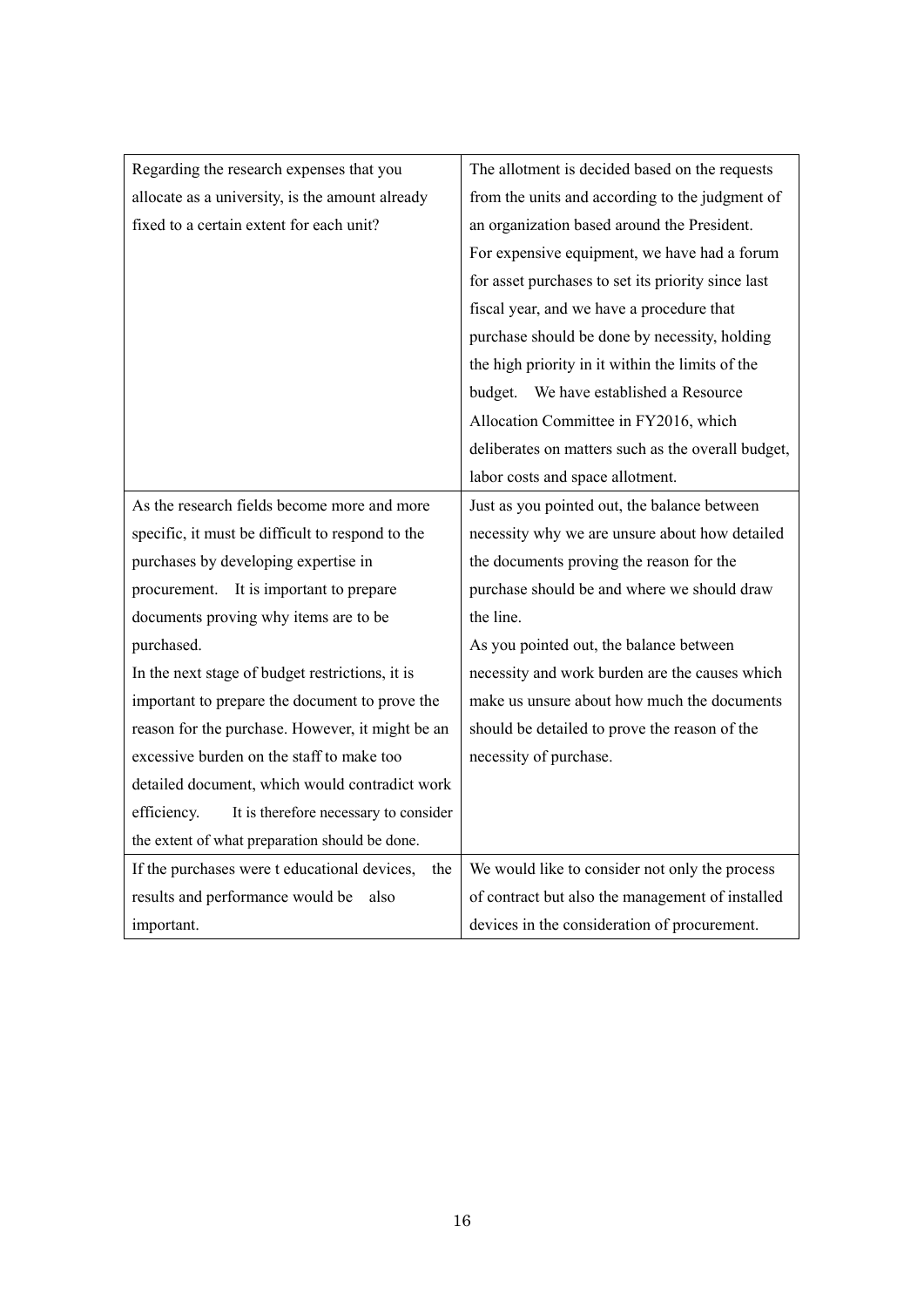| Regarding whether equipment has excessive or   | We ask the manufacturer to deal with an            |
|------------------------------------------------|----------------------------------------------------|
| insufficient specifications, if there was an   | excessive part of item.<br>Sometimes it costs too  |
| "excessive" part, would you be able to get the | the excessive part because it<br>much to remove    |
| manufacturer to deal with the excessive parts  | would be more likely a modification of the item.   |
| (specifications) that have already been        | We therefore check every time when a               |
| incorporated a device or equipment?            | specification needed to be changed. At that time,  |
|                                                | we get a quotation as a rough estimate and         |
|                                                | check whether it is not in excess of the budget or |
|                                                | not.                                               |

| [6] |  | Purchase of Laminar Flow Hood with Base Plate and Feet |  |  |  |  |  |  |  |
|-----|--|--------------------------------------------------------|--|--|--|--|--|--|--|
|-----|--|--------------------------------------------------------|--|--|--|--|--|--|--|

| Opinions and comments of committee                | Explanation from secretariat, etc.                 |
|---------------------------------------------------|----------------------------------------------------|
| Regarding the fact that prices are same, we had   | The quotation from company T includes the          |
| the image that company A was an agency.           | follow-up expenses in the amount as well.          |
| However, if company A is the manufacturer and     | From the point of view of securing competition,    |
| company T is an agency, then it might be          | we inform companies that the bidder would be       |
| understandable for the contract.                  | selected by competitive quotes before the          |
| In this case, the price from company A takes into | submission of the quotations from them.            |
| consideration the follow-up work after the sale.  |                                                    |
| For company T, there is a part included for the   |                                                    |
| profit of the agency (which is not necessary for  |                                                    |
| the manufacturer company A). If we consider       |                                                    |
| the follow-up after the sale, will it generate    |                                                    |
| additional cost?                                  |                                                    |
| If there are prices that are the same, how do you | If it is bidding, then it is decided by a lottery. |
| decide which to select?                           | However, in this case, it was ordering to add      |
|                                                   | something on to existing equipment, so we          |
|                                                   | selected the agency we had ordered from before     |
|                                                   | on consideration of the allotment of               |
|                                                   | responsibility.                                    |

(3) Regarding the "rationalization of the procurement method" that was debated at the 8th committee meeting, the secretariat reported the specific examples that are recognized to be possible as negotiated contracts (to be decided from now onwards after deliberation within the University), and also about other items that require continued consideration.